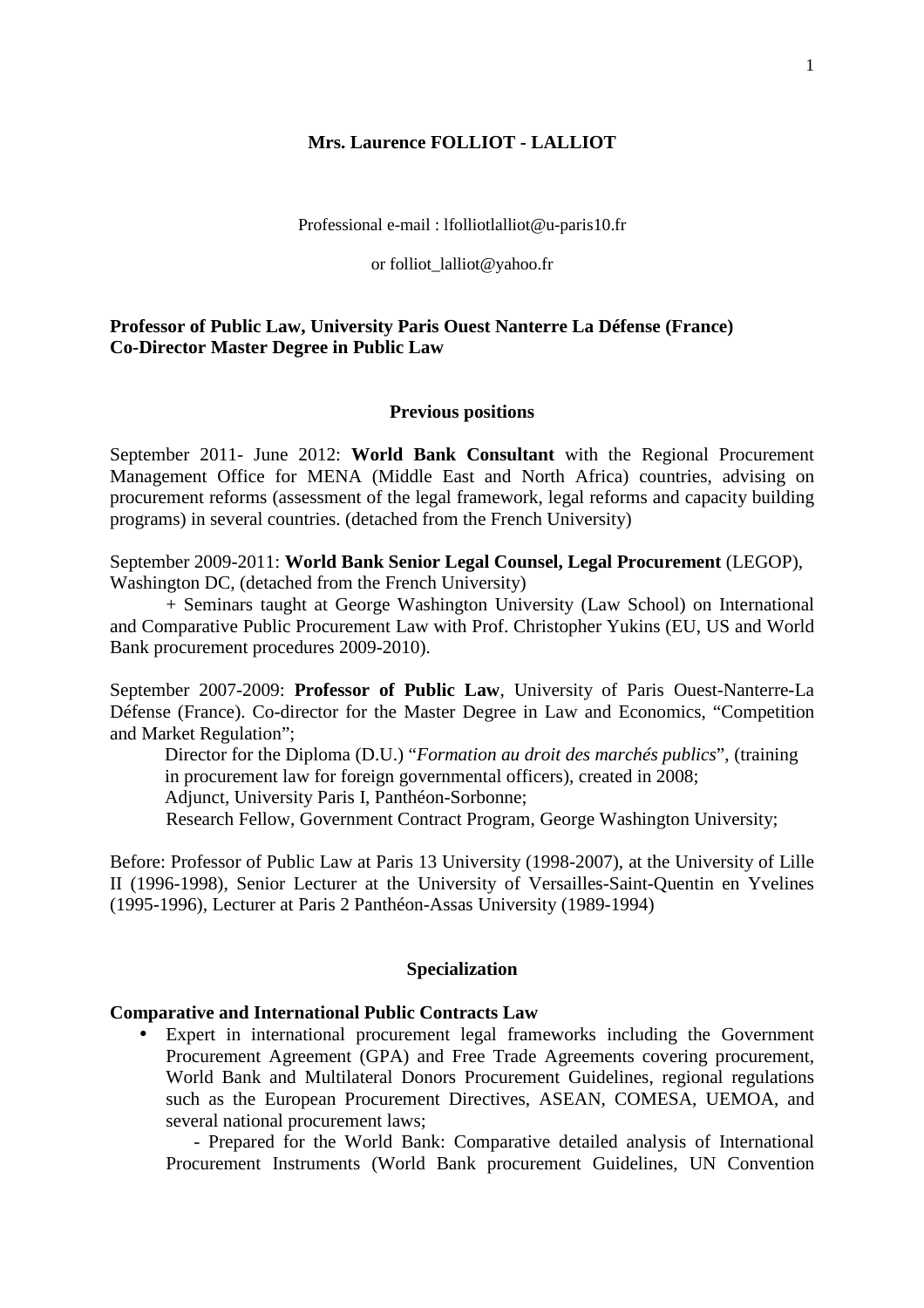Against Corruption, Government Procurement Agreement, EU Procurement Directives, UNCITRAL Model law on procurement)

**-** Prepared for the World Bank: Impacts of International Instruments and Trade Agreements on Procurement Standard

- Professional knowledge of several award procedures, detailed performance rules, protest and complaints mechanisms, arbitration and ADR mechanisms, anti-corruption provisions and sanctions, institutional arrangements (Brazil, Burkina Faso, Colombia, Democratic Republic of Congo, Ghana, India, Iraq, Jordan, Kuwait, Morocco, Poland, Senegal, Rwanda, Timor Lest, Tunisia, West Bank Gaza, + EU)
- Professional knowledge of International Organizations' procurement regulations (World Bank, UN, UNESCO, PNUD, UNOPS, NATO, OSCE, European Space Agency).
- Extensive comparative and analytical analysis of the public contract concept: distinction between different types of public contracts, public procurement, infrastructure contracts and PPPs contracts;
- Proficiency in international contracts, state contracts, and transnational contracts law

### **Professional knowledge in governance issues:**

Besides specialization in public contracts law, professional knowledge (University classes taught) of French Administrative Law and Administrative Justice, Constitutional Law, Public Finance, Civil Service, Public Administration, Governmental organization and Decentralization, Judicial Organization and Justice reform, Cooperative Agreements between Public Entities, Public Utilities, Environmental Law.

## **Education and Training**

2005 to date: Research Fellow, George Washington University, Government Contracts Program, Law School

2003-2005: Visiting Scholar at George Washington University, Government Contracts Program and Administrative Law

**1996: Agrégation de droit public** (French National competitive examination for University teaching positions as Full Professor in Public Law covering Constitutionnal Law, Public Finance, Administrative Law and Public Governance).

1995: Competitive exam for teaching position at the University of Versailles-Saint Quentin en Yvelines (Senior Lecturer in Public Law)

**1994: Doctorate (***JD***) in Public Law,** University of Paris II. Thesis: Powers of the French administrative courts and rules of litigation in contractual matters, 650 pages. With top distinctions: *Mention très honorable avec les félicitations du jury à l'unanimité, propositions pour les prix de thèse et les subventions pour publications*.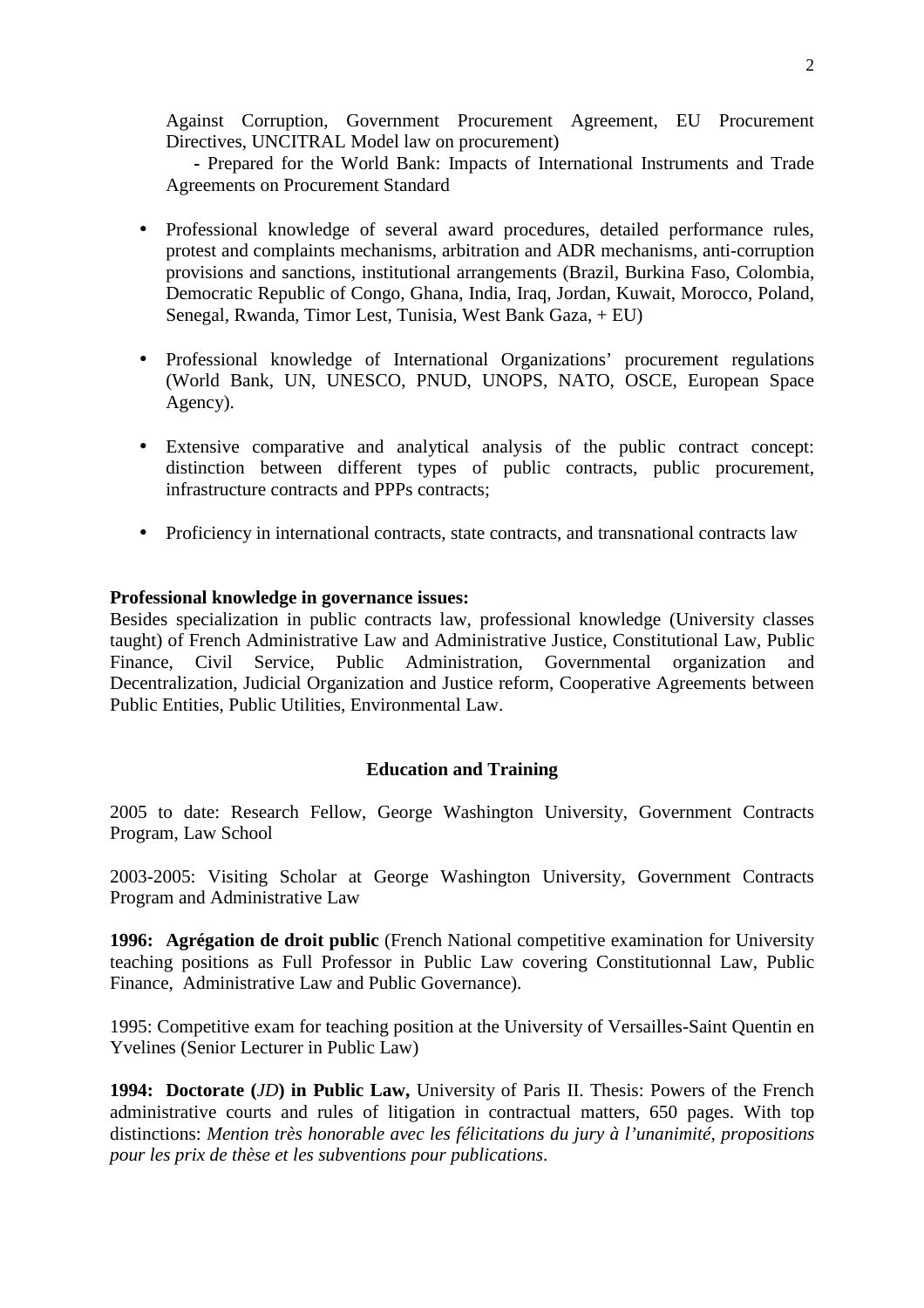1989: DEA in Public Finances and Taxation (Post-graduate diploma, prerequisite for PhD candidates), University of Paris II

1988: DEA in Public Law, (Post-graduate diploma, prerequisite for PhD candidates), University of Paris II

1987: Graduate in Public Law and Politic Science (Master degree delivered after 4 years of Law school), University of Panthéon-Sorbonne, Paris I

### **Affiliations**

Since 2008: Member of the Network "Public Contracts in Legal Globalization" (with Professor Jean-Bernard Auby, Institut d'Etudes Politiques de Paris).

Since 2007: Expert with the *Institut Français d'Experts Juridiques Internationaux*, IFEJI, member of the Public Private Partnerships PPP expert group.

Since 2007: Member of the research center *Centre de Recherches de Droit Public de l'Université Paris 10* which, in partnership with the French *Conseil d'Etat*, is organizing 4 major conferences in 2009 "Crisis of the Regulations and Regulatory Crisis",

 Organizer of the "Law and Economics Conference on the Financial Crisis", Nanterre University, October 17, 2008.

Since 2006: Correspondent of the Public Procurement Network, a network of associates made up of leading universities in Europe in the field of public procurement (with Professor Sue Arrowsmith<sup>1</sup>, University of Nottingham).

Since 2005: Member of the Advisory Board of the Procurement Center, International Law Institute, Washington DC (Director: Professor Don Wallace)

Since 2005: Research Fellow, George Washington University, Government Contracts Program, Directors Steven Schooner and Christopher Yukins, Washington D.C

Since 2004: Member of the Advisory Board of International Government Contractor, Legal Journal, West Group.

#### **Consultations and expert missions:**

July 2012- July 2015: Member of the European Commission Stakeholder Group on Public Procurement (working on the reform of the EU public procurement framework)

#### **World Bank Experience**

 $\overline{a}$ 

**2009-2011, Senior Counsel Legal Procurement, 2011-2012, Consultant with MENA PR:**  Procurement law reforms, law reviews, trainings for staff and countries officials, advises on operations (bidding processes of Bank financed projects, contract clauses, contractual disputes

 $<sup>1</sup>$  All the individuals mentioned in this resume can be contacted as referees</sup>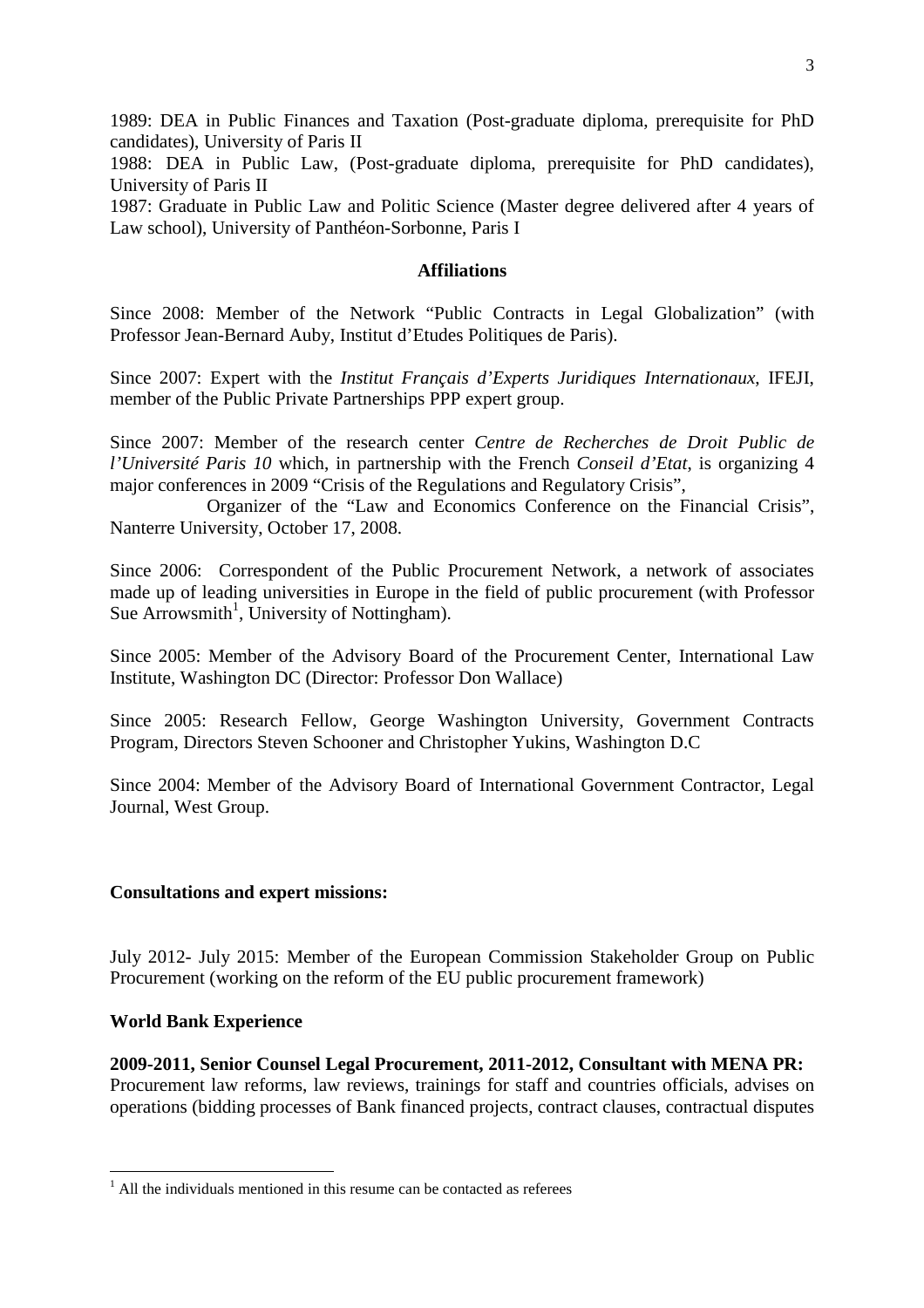and arbitration), review of assessment conducted by Consultants in client countries (CPAR, MAPS, UCS).

#### **Country work experience**

**MENA**: Iraq, Jordan, Morocco, Syria, Tunisia; **Africa**: Burkina Faso, Congo, Democratic Republic of Congo, Ghana, Liberia, Mauritania, Mauritius, Niger, Rwanda, Senegal, Southern Sudan, Uganda; **ECA**: Kosovo, Macedonia, Poland; **SAR**: India, **EAP**: Philippines, Timor Leste, **LAC**: Brazil, Colombia

2008 Expert with the *Institut Français d'Experts Juridiques Internationaux*, IFEJI, member of the PPP expert group, workshop with the delegation of Senegal.

2008 Consultant with the European Space Agency (protest mechanisms).

2007-2008: Arbitration of International contracts, Assistant in charge of contractual litigations for Professor Juan Carlos Henao, appointed Chief Justice at the Supreme Court of Columbia.

2007-2008: Consultant with the World Bank (CPR Haïti 2007), member of the Experts Panel on the methodology of the Country Procurement System (January 2008).

March 2007: Experts group « Promoting Professionnalism and Best Practice in Public Procurement Policies », Workshop *Parlement Européen*, DG Internal Policies, Directorate A. Economic & Scientific policy, Brussels, Belgium.

1997-2003: Member of the French delegation to the UNCITRAL (United Nations Commission on International Trade Law)

1998-2003: Expert for the French Government, Working Group « Public Infrastructure Projects Privately Financed », Vienna 1998-2003: Delegate to the UNCITRAL Assembly, New York and Vienna

### **Colloquium**

Presentation: "The EU and French Debarment policies", Colloquium "Suspension and Debarment", organized by George Washington University and the World Bank – Global Forum on Law, Justice and Development, October 9, 2012, Washington DC (to be published).

Presentation: "Trade policy and public procurement reforms", World Bank Regional Conference in the MENA region, "Enhancing governance and transparency in public procurement reforms", Amman June 6, 2012

Presentation: '*Introduction to World Bank's policies in the fight against corruption and conflicts of interests'*, September 28, 2011, Workshop on Corruption organized by Jean-Bernard Auby, Science Po Paris, (to be published).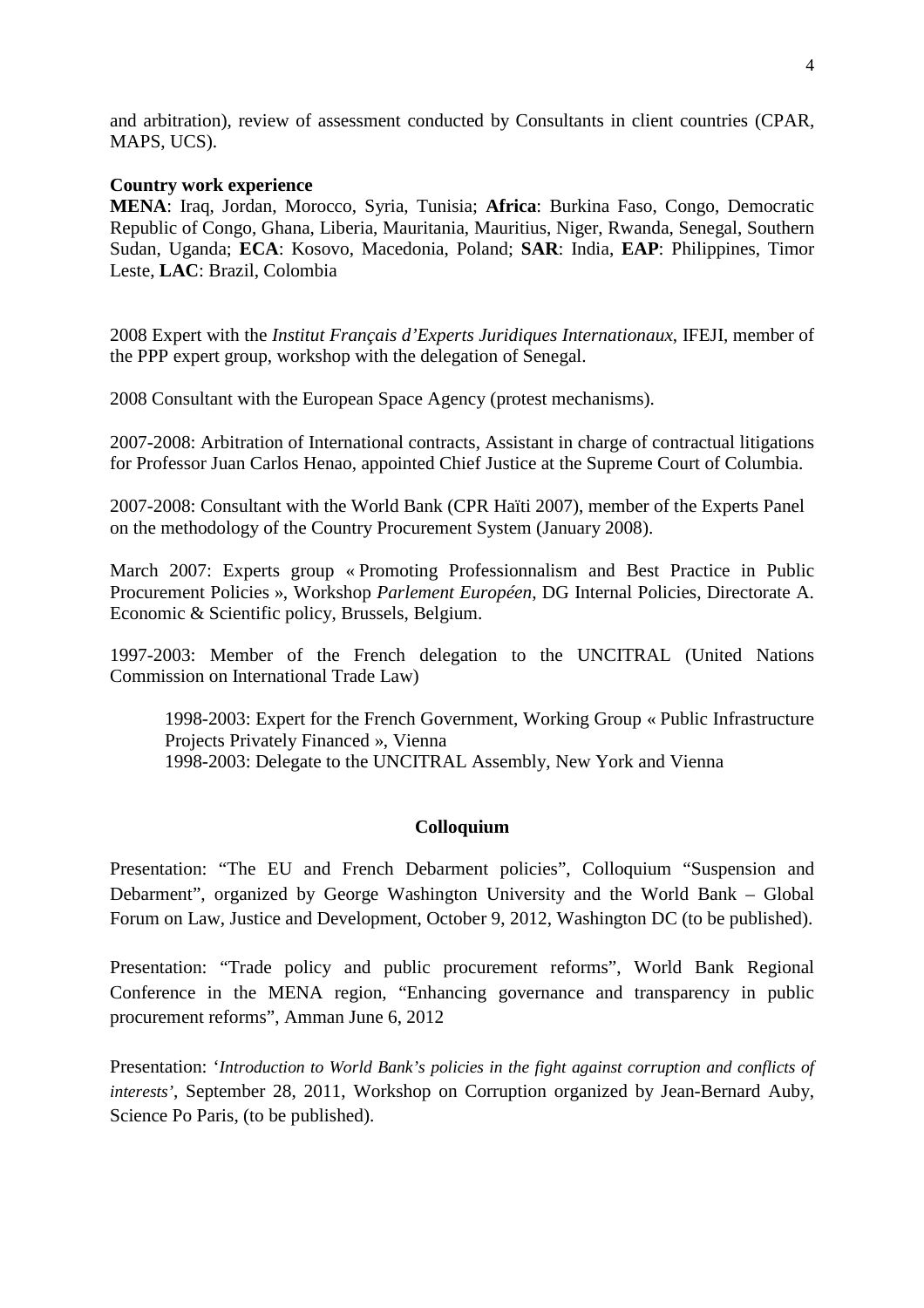Presentation : « The procurement regulation under the auspices of the GPA", seminar of the Network « Public contracts and legal globalization », *Institut d'Etudes Politiques (Chaire de J-B Auby*), December 12, 2008, Paris.

« International public contracts' award procedures », 4th congress of the International legal expertise, *Maison du Barreau de Paris,* December 3, 2008, Paris.

3 presentations during the « Infrastructure Contracts meeting » (award, performance, risks management), Externado University, July 16-18, 2008, Bogota, Columbia.

« The UNCITRAL Legislative Guide on privately financed projects », colloquium « Concessions and BTO contracts », Tunis Center of conciliation and arbitration, June 26-27, Tunisia.

Presentation at the workshop « Comparative law of public contracts », Network « Public contracts and legal globalization », Institut d'Etudes Politiques (Chaire de J-B Auby), June 13, 2008, Viterbe, Italia.

Presentation at the event « Economics of Legal Systems » EconomiX, with the Revue Economique, March 10, 2008, Nanterre

Presentation: «World Bank's new methodology for Procurement Law: back to country systems?» , Second Workshop « Measuring Law and Institutions », December 14-15 2007, EconomiX, Paris

Conference « Protests in the EC Law », George Washington University, October 30, 2007, Washington D.C.

Communication : « Le règlement des litiges contractuels dans les marchés publics européens », Colloque Contrôles des marchés publics : perspective européenne et internationale, October 23, 2007, la Sorbonne, Paris.

Moderator : « Contracting options in High technology/long duration Procurements : Managing the International Space Station Exploitation as a Service Contract and Relating Measurement Performance Aspects », International Symposium Developing Trends in Public Procurement and Auditing, European Space Agency, 14 – 16 may 2007, Noordwijk, Pays-Bas.

Moderator : « Contracting options in High technology/long duration Procurements : Public Private Partnerships », International Symposium Developing Trends in Public Procurement and Auditing, European Space Agency, 14 – 16 may 2007, Noordwijk, Pays-Bas.

« The New Governement Procurement Agreement: a European View », Colloquium: Emerging Issues in Transatlantic Procurement: The WTO's Revised Government Procurement Agreement, George Washington University, January 2007, Washington D.C.

« Global Sourcing and Public Procurement Law: the European experience », colloquium: Global Sourcing and the Global Lawyer, Georgetown University, January 2007, Washington D.C.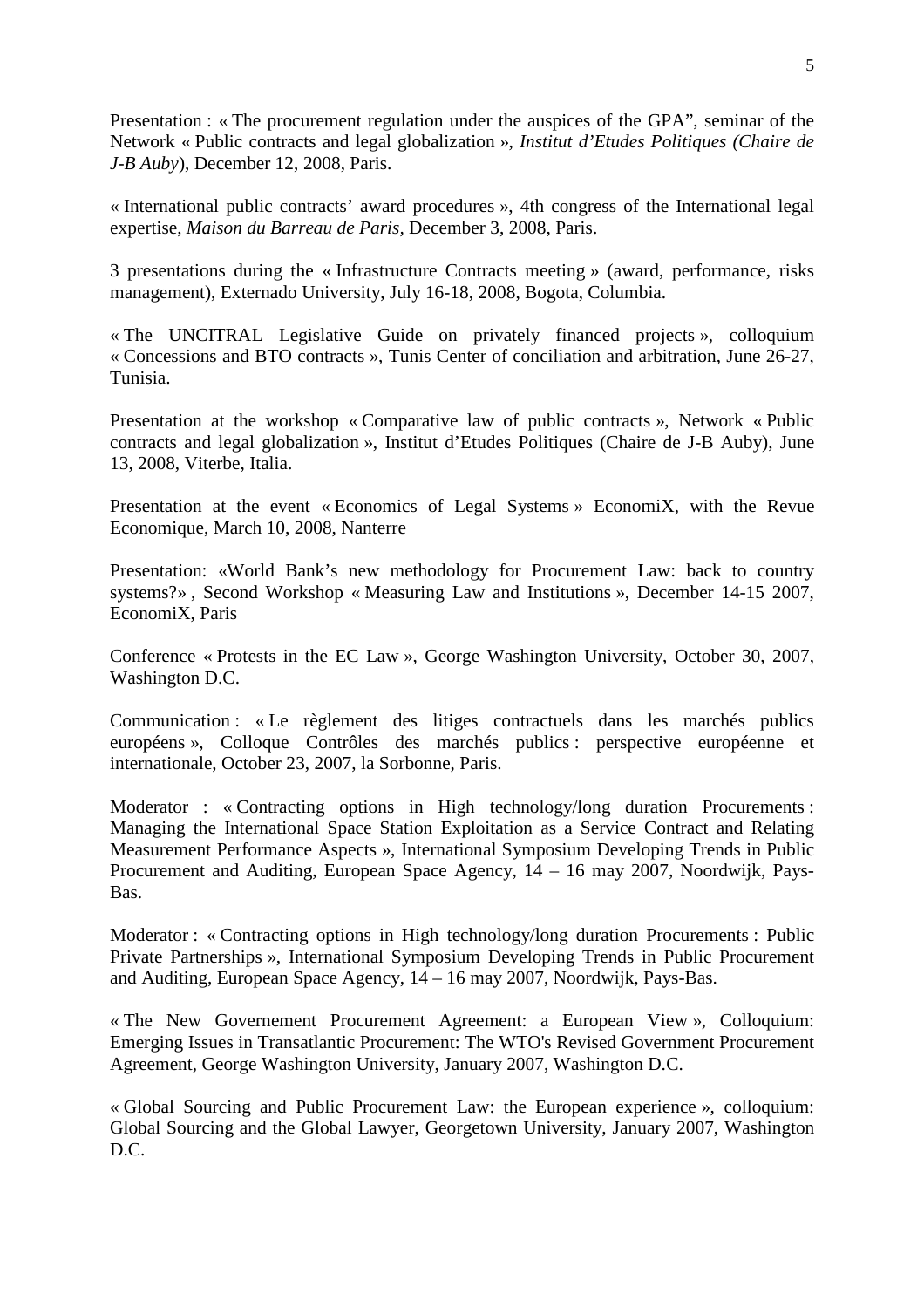« Formation of International Public Contracts », Seminario International Gerencia Juridica Publica, November 2006, Bogota, Columbia.

« Performance of International Public Contracts », Seminario International Gerencia Juridica Publica, November 2006, Bogota, Columbia.

"Regulating and operating Framework: the French experience", as speaker at "Public Procurement Global Revolution III", University of Nottingham, June 2006, (UK).

"Framework Agreements in France", Colloquium on "Framework Agreements and Task-Order (IDIQ) Contracting: Successes (and Failures) in Europe and the United States", George Washington University, (US), September 2005

Moderator at the International Colloquium « Public Infrastructures privately Financed », UNCITRAL, Vienna (Austria), July 2001

« The Third Parties in Public Contracts », Colloquium at the French Sénat, June 2001

« La nature des contrats Etat-Région », Colloquium « Décentralisation et contractualisation : clarifier les règles du jeu », Institut de la Décentralisation – Région Nord-Pas-de-Calais, September 1999 (Cooperative Agreements between the French Government and the Regions)

« La modification unilatérale et la renégociation du contrat de délégation » (unilateral change in public contracts), colloque « L'exécution des délégations de service public. Un bilan, 6 ans après la loi Sapin », Ordre des Avocats à la Cour de Paris – Université Paris XIII, March 1999.

#### **Lectures**

#### **With the World Bank:**

Middle East and North Africa (MENA): Regional conference on "enhancing governance and transparency in public procurement reforms", Amman June 2012;

Ramallah: Workshop on procurement reform in West Bank Gaza December 2011

MENA: MNAPR training event for Bank staff: "Legal Aspects of Procurement and a look at Procurement Reform as an integral part of the response to the crisis in MENA", Dubai May 2011

South Asia Region: "International Instruments and legal procurement reforms", Regional Workshop on procurement reforms with countries of the SAR region, Katmandu April 2011.

MNA: Workshop on legal procurement reform in Iraq, July 2011

HQ (Washington) on "Sanctions and debarment in the EU system" (organized by Evaluation and Suspension Officer) February 2010;

Fiduciary Forum OPCS "Understanding Legal background for procurement reforms in civil law and common law systems" February 2010;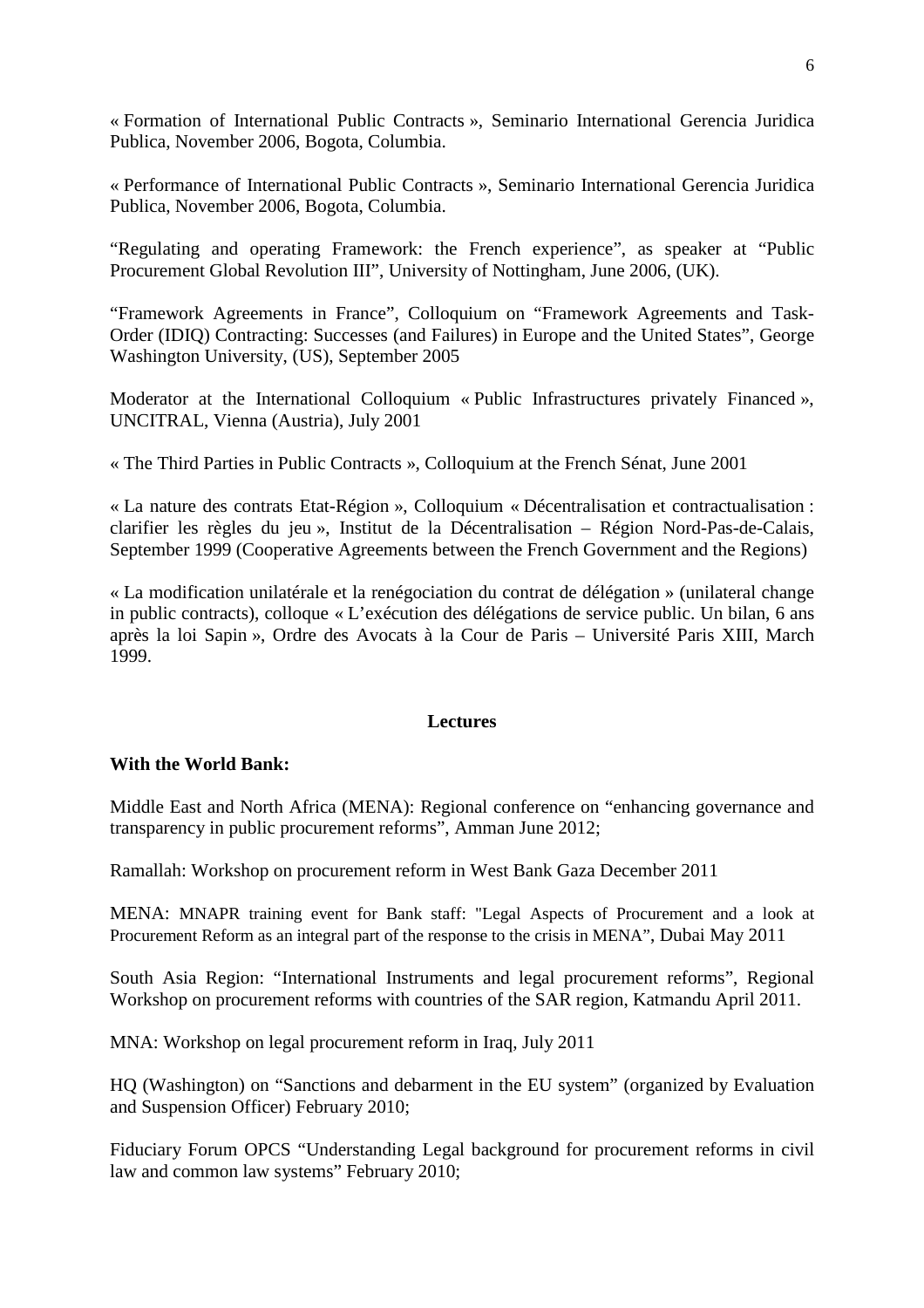Legal Department, training for World Bank staff: "Legal reforms: Procurement reform as a case study";

OPCPR: "Setting up successful procurement reforms: legal aspects" for Procurement staff September 2010 and Spring 2011;

# **For Academic audience:**

Tunisia: Seminar on the procurement reform at the Ecole Nationale d'Administration, May 2012

Presentation "European Public Procurement Law: what's new?", George Washington University, November 4, 2008, Washington DC;

« European Procurement Law and Reform », International/Comparative Procurement Seminar, January 15, 2008, Washington D.C.

"Recent evolution in International Procurement Contracts" Externado University, November 2006, Bogota, Columbia

Evolution or revolution of the European procurement law, George Washington University, October 2006, (US).

"Recent developments in European Government Procurement Law", George Washington University, International/Comparative Procurement Seminar, (US) January 2006

Moderator at the colloquium about « Politics and Law in the European Galileo Program », University of Reims, (France), November 2005

"Introduction to the European Public Contract and Procurement Law", George Washington University, Procurement Reform Seminar, (US), September 2005

« European Procurement Law », International Law Institute, Washington DC, (US) May 2005

"New issues in EU Public Procurement", George Washington University, International/Comparative Procurement Seminar, (US) January 2005

"The Framework of the EU Procurement Directives", George Washington University, International/Comparative Procurement Seminar, January 2005

"The rules governing the procurement contracts in an European country", Conference "UNCITRAL and the road to International Procurement Reform", George Washington University, November 2004

"French Procurement Law", George Washington University, Procurement Reform Seminar, September 2004

## **Class and Seminars**: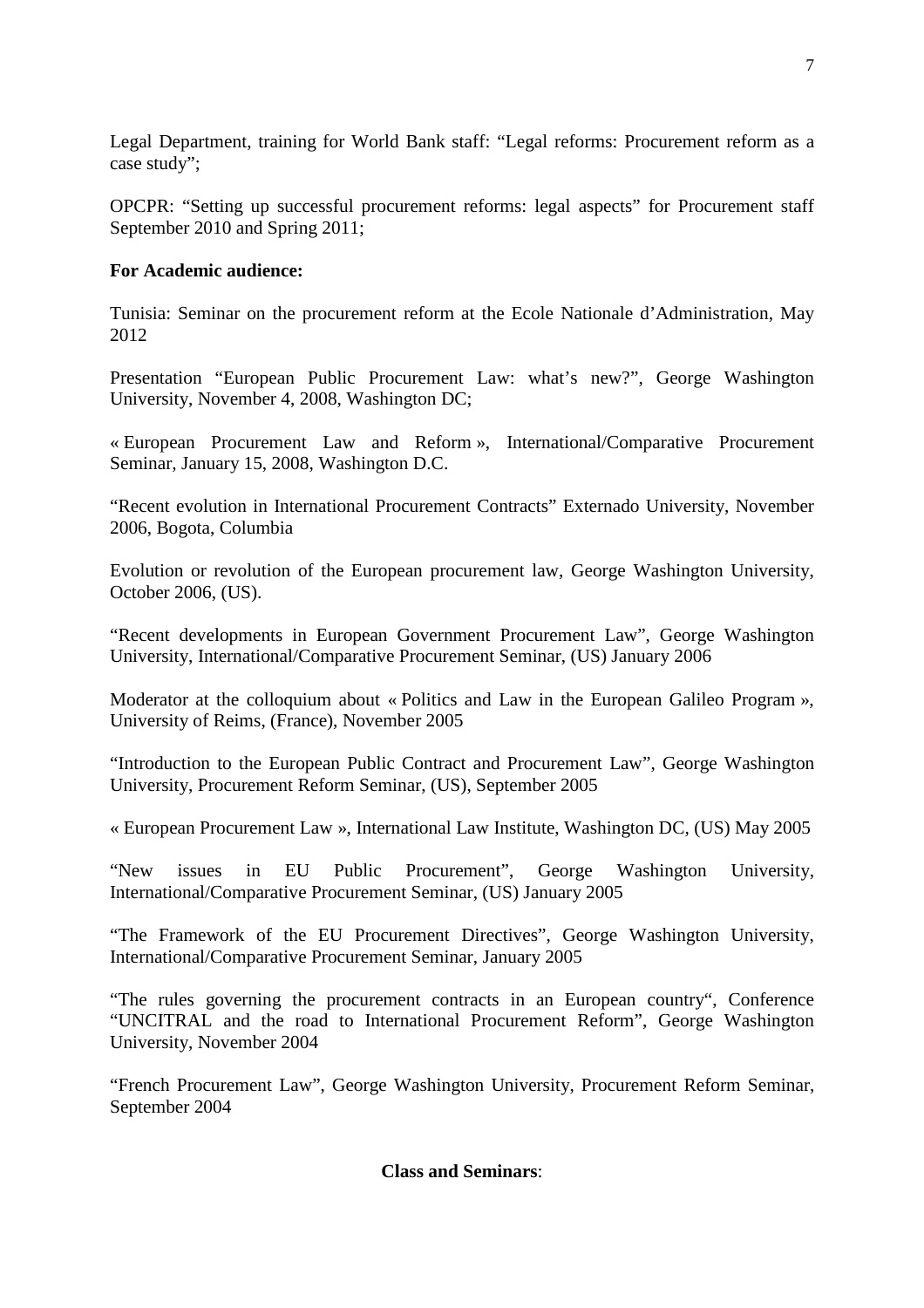### Abroad

For students

2004-2010: George Washington University, seminars on International and Comparative Procurement Law, LLM program with Professor Christopher Yukins and Daniel Gordon (when he was Deputy General Counsel, GAO).

For Procurement officers:

- In the Democratic Republic of Congo and Djibouti on behalf of the International Law Institute, about the COMESA Directive (March 2009)
- In Rwanda, Kigali (2004) and in Washington, DC (2005), about the World Bank Procurement Guidelines, on behalf of the International Law Institute

In France

Class 2012-2013: Droit de la commande publique (Master II Droit Public Général); Free Trade and Social Justice (Master II Analyse Economique du droit); Droit des marchés publics et des PPP (Master II Concurrence et Régulation des marchés);

Class 2008-2009: "Law and Globalization" (Master 1), Paris 10 , Public Private Partnership PPPs (Master 1), Paris 10, Droit des Marchés Publics Internationaux, Master II Commerce International

Class 2006-2009: "International Public Contracts and Comparative Law on Public Contracts" Master II Droit Public des Affaires, Paris I (Sorbonne)

Class 2005-2009: "Droit des contrats publics", Paris 13 et Paris 10,

In parallel (in French): French Government organization (constitutional and administrative aspects including decentralization, public domain, public properties, expropriation), Comparative Government organizations in Europe, Civil Service Law, Judicial Organization, Cooperative Agreements between Public Entities, Public Utilities, Environmental Law, Constitutional Law.

Procurement trainings for Local Government officers (1999-2000), and the purchase service of Universities Paris 13 and Paris 10 (2006, 2008)

## **Publications**

## Report

In charge of the Report and the survey about protest and complaints mechanisms before International Organization (UN, Unesco, PNUD, UNOPS, World Bank, African Development Bank, NATO, OSCE, EuropAid, ESA). Grants from the European Space Agency, Fall 2008, English translation by OSCE.

Books :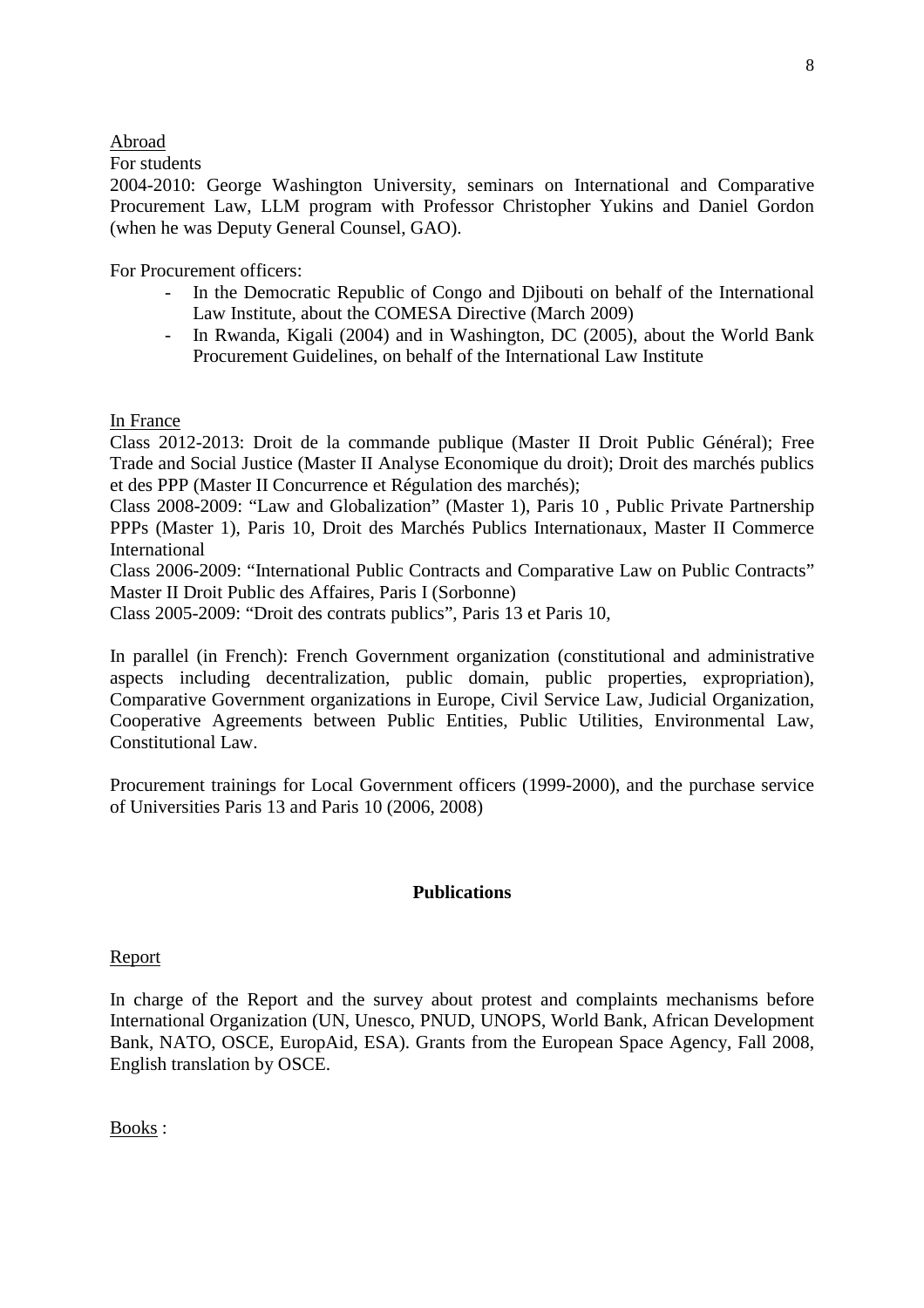Co-editor: "Procurement Oversight: European and International Perspectives », October 22 and 23, 2007, Paris 1 Panthéon-Sorbonne - George Washington University, with Gérard Marcou, 2009.

"Government Contracts Law in the US" (in French), with Daniel Gordon, GWU Associate Dean Government Contracts Program, in preparation.

- "*Les débats parlementaires de la loi du 31 décembre 1987 portant réforme du contentieux administratif* ", coll. Travaux de l'Université Paris II, 1995, LGDJ (The legislative debates on the reform of the French Administrative Courts)

## Chapters:

"Introduction about the Impacts of international instruments covering public procurement", in *Internationalization of Public Contracts,* Co-Directors M. Audit and Stephen Schill, forthcoming 2013.

"Introduction to the World Bank policies against corruption and conflict of interests", in *Corruption and Conflicts of Interests,* Co-Directors Jean-Bernard Auby and Emmanuel Breen, Editor Edward Elgar, forthcoming 2013.

« Le Guide législatif de la CNUDCI sur les projets d'infrastructure à financement privé : un outil pour implanter les PPP, les BOT et les concessions de service public », *Revue Tunisienne de l'Arbitrage 2009, numéro consacré aux «nouvelles tendances du Partenariat Public Privé : Contrats de concession-BOT»*, (The UNCITRAL Legislative Guide as a tool for implementing PPP, BOT and concessions).

- "Frameworks in the French Procurement Code" within S. Arrowsmith ed., 2009. Reform of the UNCITRAL model law on procurement: procurement regulation for the 21st century. 2009 ed. Eagan, MN, West.

-« *Introduction sur les enjeux du montage contractuel Galileo* », in Galileo, La navigation par satellite européenne, questions juridiques et politiques au temps de la concession, Dir. A. Desingly, publié par l'Institut Français des Relations Internationales, la Documentation Française, October 2006.

## Fascicules du JurisClasseur :

- « *Exécution du contrat administratif. Pouvoirs de l'administration et obligations du cocontractant* », Fascicule 614, JurisClasseur Droit administratif, 2000 and 2009. (Performance of public contracts and administrative powers)

- « *Les responsabilités du fait des contrats des collectivités territoriales », fascicule, JurisClasseur Collectivités Territoriales*, 1999, new ed. April 2008.

-« *Responsabilité contractuelle », JurisClasseur Contrats et Marchés Publics,* 1998, new ed. April 2008, (Contractual Liability for French Local Governments).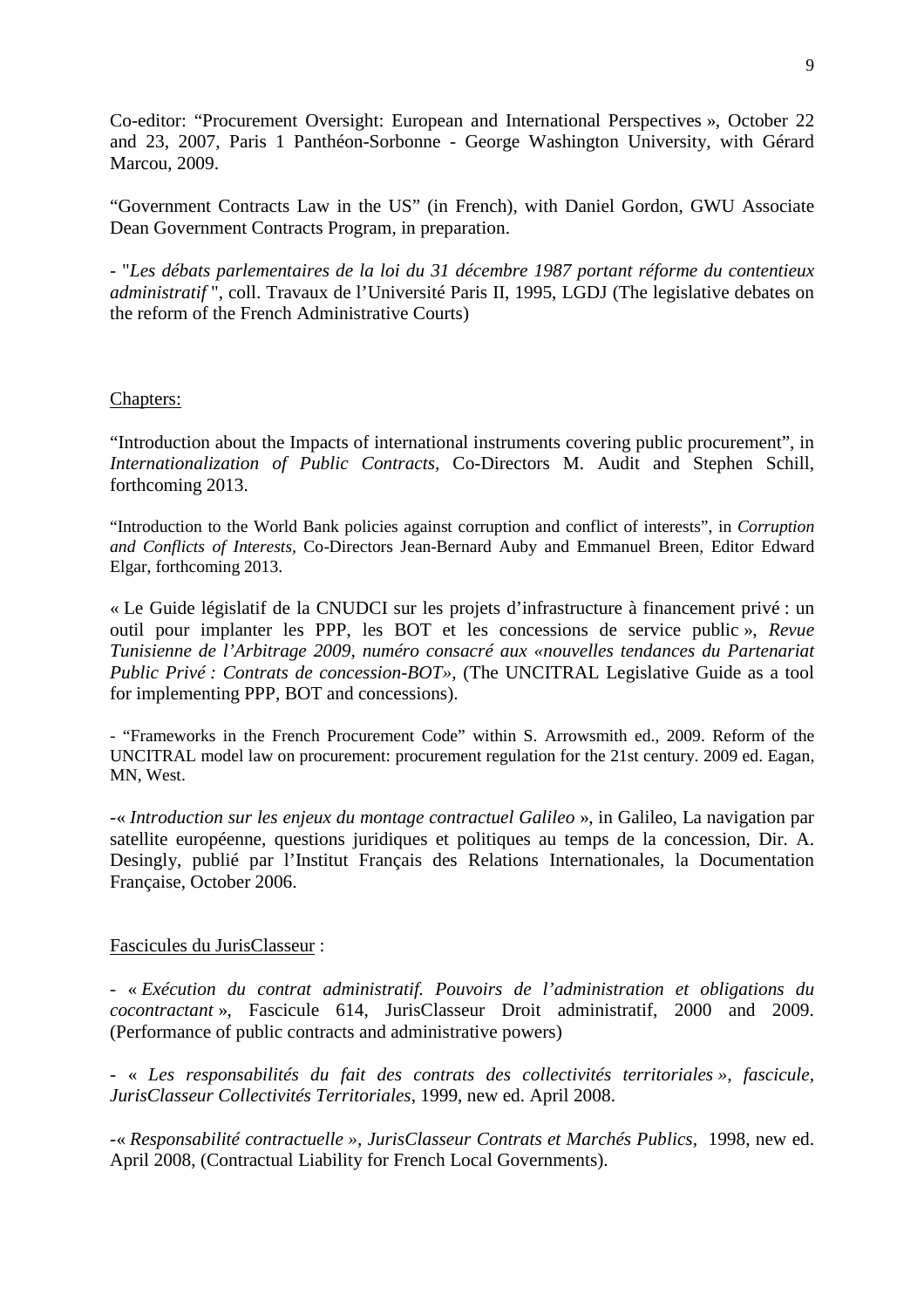## Articles and papers:

Blog: Morocco: When Governance, Transparency, Integrity, Accountability, & Public Procurement Entered the Constitution, January 2012, http://menablog.banquemondiale.org/constitution-marocaine http://blogs.worldbank.org/publicsphere/morocco-when-governance-transparency-integrityaccountability-public-procurement-entered-constitutio

« The Separation between the Qualification Phase and the Award phase in French Procurement Law », Public Procurement Law Review, 2009 number 3, Sweet & Maxwell.

« Le règlement des litiges dans les contrats publics, aperçu de droit comparé en Europe », Actes du colloque « Contrôles des marchés publics : perspectives européennes et internationales », in G. Marcou, L. Folliot-Lalliot, D.I. Gordon and al., Collection: Bibliothèque de l'Institut de recherche juridique de la Sorbonne-André Tunc, IRJS edition, 2009 (contractual conflicts resolution in public contracts).

« *Les recours précontractuels aux Etats-Unis : l'Avis du GAO du 18 juin 2008 Air Force-EADS », Contrats Publics et Actualité de la Commande publique,* september 2008.

« *La décision du GAO sur le contrat EADS n'est pas une décision politique* » (sur internet, site Rue 89, 19 juin 2008) http://www.rue89.com/2008/06/19/etats-unis-airbus-nest-pasvictime-dune-decision-politique

« Global Sourcing and Public Procurement Law: the European Laboratory », Georgetown Journal of International Law, Georgetown University,

« *Révision de la loi type sur les marchés publics de la CNUDCI* », with Professor Christopher Yukins, Contrats Publics – ACCP, France, January 2006

« *Critère social et droit de préférence en faveur des petites entreprises dans les marchés publics américains* », Contrats Publics – ACCP, France, November 2005

« *La globalisation du droit des marchés publics* », Bulletin juridique des contrats publics, France, April 2005,

« *Une conférence internationale sur les marchés publics à travers le prisme américain », Contrats Publics* - ACCP, France, March 2005 (Book Review on the International Procurement Colloquium, Florida Atlantic University, Fall 2004)

« Comparative Public Procurement: the French System Under the 2004 Code", International Government Contractor, Vol. 1, n° 1, (2004), West, Thomson.

« *Vers une approche unifiée de la convention de délégation de service public : état d'avancement des travaux de la CNUDCI sur les projets d'infrastructure à financement privé* », Revue Française de Droit Administratif, fall 2003 (about the UNCITRAL Legislative Guide on PFI)